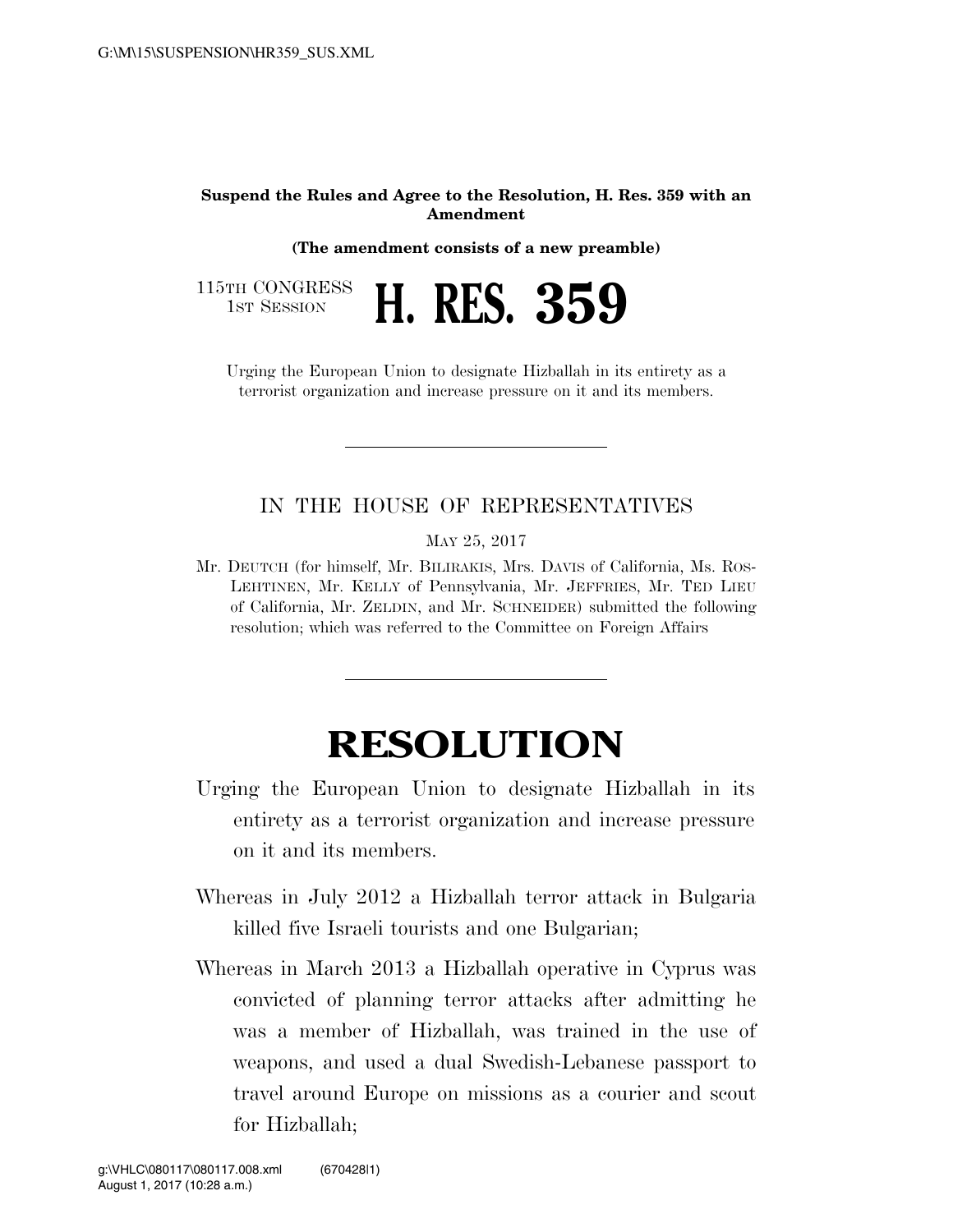- Whereas though such Hizballah operative was convicted on criminal-related charges, authorities had to drop terrorism charges against him because Hizballah was not listed as a terrorist organization;
- Whereas the European Union (EU) in July 2013 designated Hizballah's so-called ''military wing''—but not the organization as a whole—as a terrorist organization;
- Whereas despite restrictions put on Hizballah since the designation of its military wing, the group continues to conduct illicit narco-trafficking, money laundering, and weapons trafficking throughout Europe;
- Whereas EU designation of Hizballah's military wing has enabled substantial and important cooperation between United States and European authorities aimed at uncovering and thwarting Hizballah's international criminal activities, such as drug trafficking and money laundering, the proceeds of which are used to purchase weapons and advance Hizballah's terrorist aims;
- Whereas in December 2015 the Hizballah International Financing Prevention Act of 2015 (Public Law 114–102) was signed into law in the United States, broadening financial sector sanctions against Hizballah to compel foreign financial institutions to refrain from supporting the terrorist group;
- Whereas in February 2016 the United States Drug Enforcement Administration and U.S. Customs and Border Protection partnered with counterparts in France, Germany, Italy, and Belgium to arrest top leaders of the European cell of Hizballah's External Security Organization Business Affairs Component—a cell that engages in inter-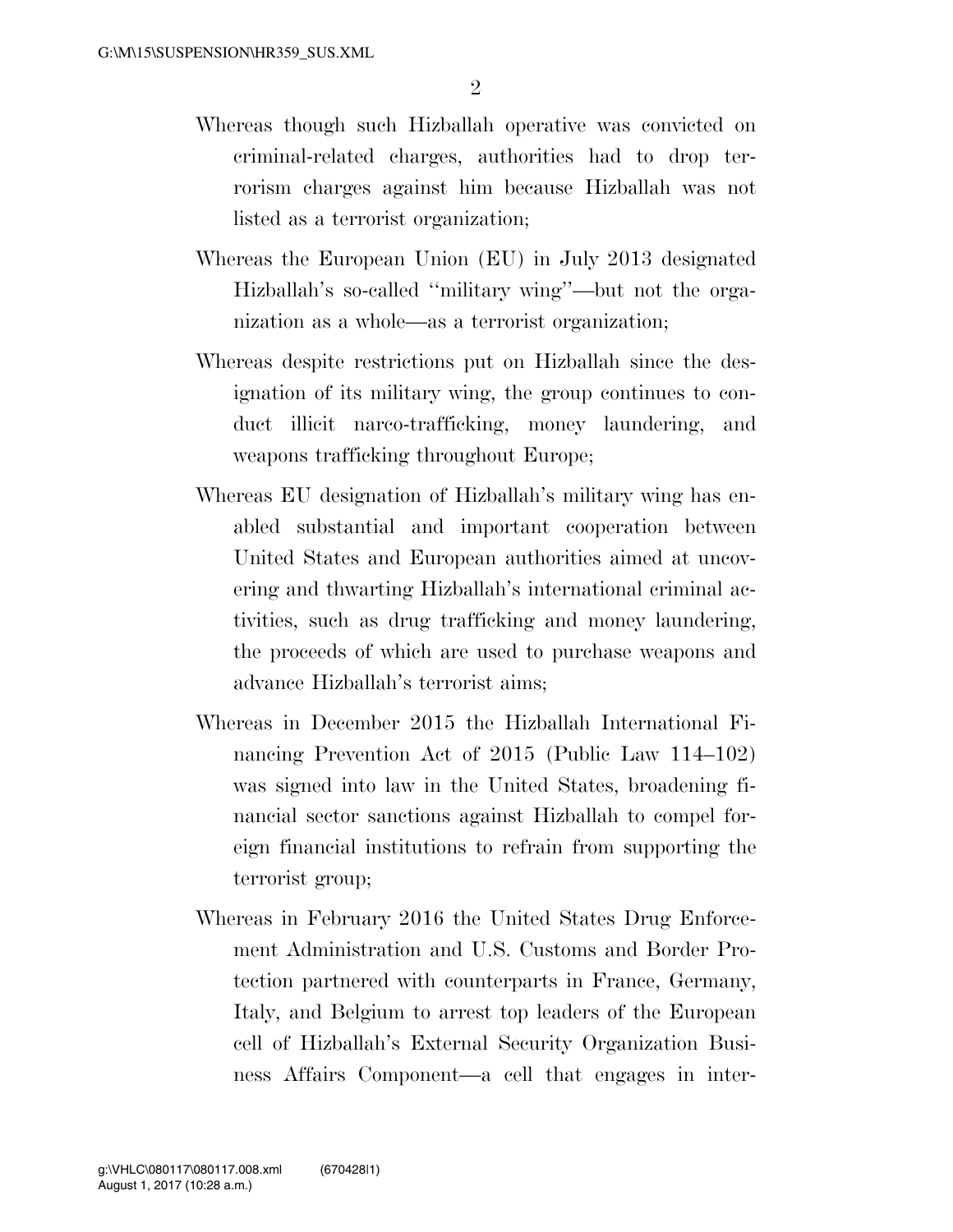national money laundering and drug trafficking to support Hizballah's terror activities;

- Whereas for many years, the Governments of Iran and Syria have been the prime sponsors of Hizballah, harboring, financing, training, and arming the group;
- Whereas Department of Defense officials estimate that Iran provides as much as \$200,000,000 per year to Hizballah in the form of financial and logistical support, weapons, and training;
- Whereas Hizballah now has an arsenal of approximately 150,000 missiles and rockets, many of which can reach deep into Israel, at a time when Hizballah Secretary General Hassan Nasrallah is threatening to attack and invade Israel;
- Whereas Hizballah fighters have been supporting the Assad regime in Syria, often leading operations in the conflict which has left more than  $465,000$  dead;
- Whereas Russia has established fusion centers in Syria to coordinate with Iran, the Assad regime, and Hizballah, and Russian air cover has given Hizballah an advantage on the battlefield against Syria rebels;
- Whereas Hizballah's destabilizing actions in the conflict in Syria has fueled a migrant crisis that has brought nearly 400,000 migrants and refugees to Europe in 2016 and 2017 alone;
- Whereas Lebanon continues to be plagued by instability and violence;
- Whereas due to Hizballah's actions in Syria, the Islamic State of Iraq and the Levant has carried out retaliatory terrorist attacks in Beirut;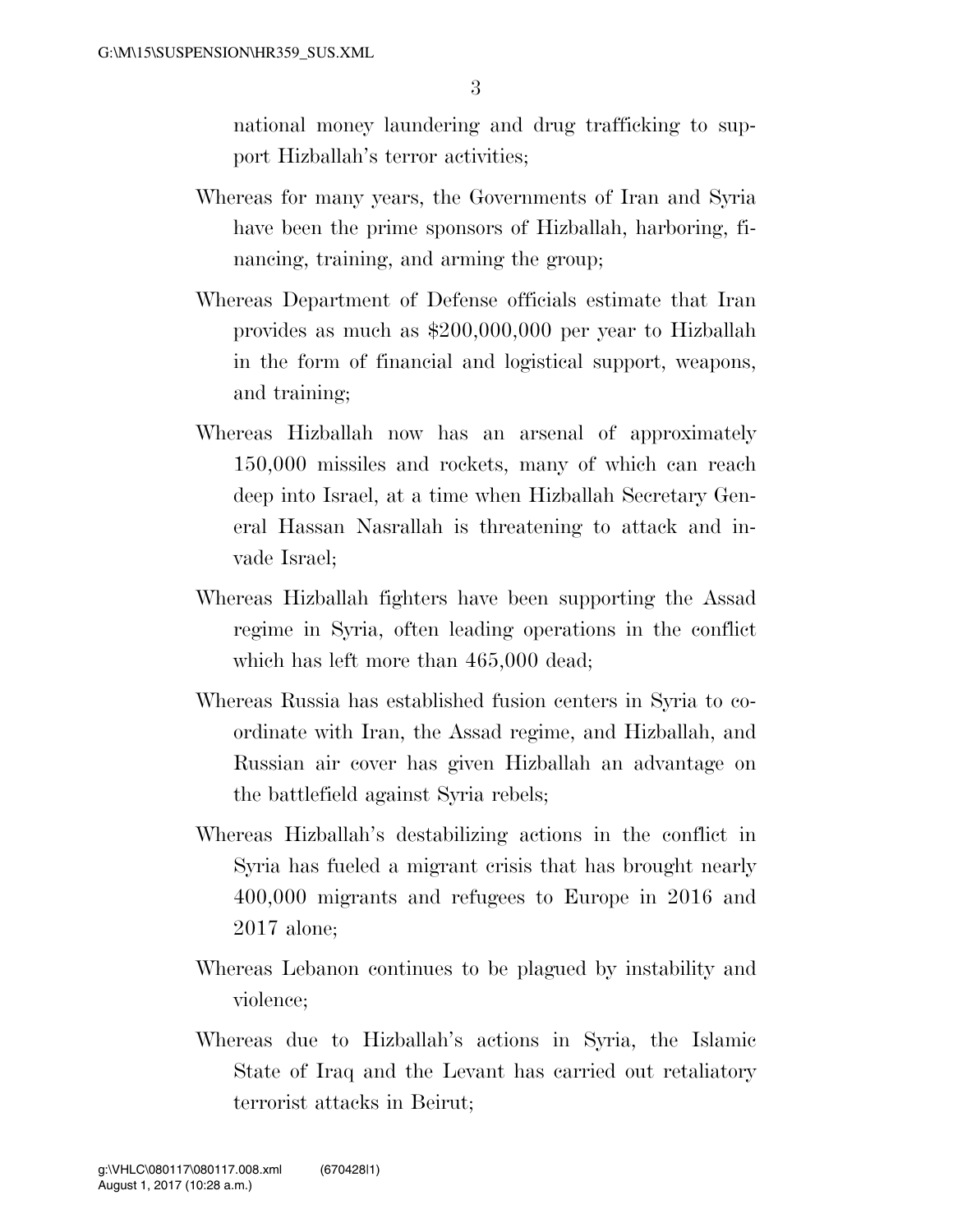- Whereas the Lebanese Armed Forces, the legitimate security establishment of the country as set forth in United Nations Security Council Resolution 1701 (2006), are struggling to control the flow of weapons and Hizballah fighters at its borders;
- Whereas Hizballah trains and provides weapons for Shiite militias in Iraq and Yemen, further destabilizing the region and perpetuating violence in those countries;
- Whereas in October 2012 Hizballah Deputy Secretary General Naim Qassem stated that ''[Hizballah does not] have a military wing and a political one . . . Every element of Hizballah, from commanders to members as well as our various capabilities, are in the service of the resistance'';
- Whereas the United States, Canada, Israel, and the Netherlands have designated Hizballah in its entirety as a terror organization, while Australia and New Zealand have applied the designation to the organization's so-called military wing;
- Whereas in March 2016 the Gulf Cooperation Council, the bloc of six Gulf Arab nations, formally branded Hizballah, in its entirety, a terrorist organization, and the League of Arab States shortly thereafter adopted the same designation;
- Whereas in April 2016 the Organization of Islamic Cooperation, denounced Hizballah's ''terrorist acts'' in the Middle East;
- Whereas Hizballah Secretary General Nasrallah said in May 2017 that the conflict in Syria had entered a ''new and critical phase'' in which Damascus, Moscow, Tehran, and Hezbollah were ''in more harmony politically and militarily than at any time'';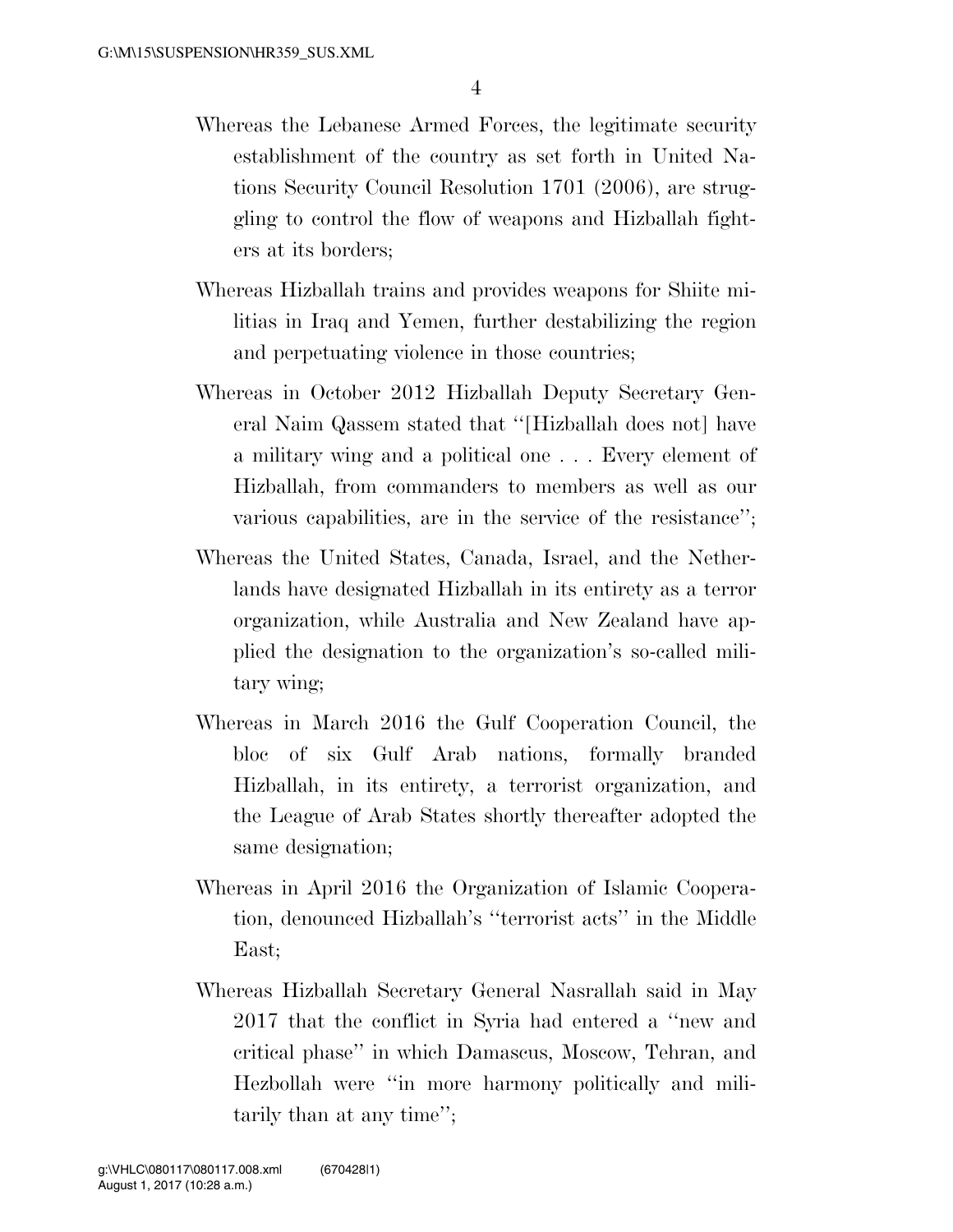- Whereas the United States has designated Hizballah's Foreign Relations Department, which has representatives around the world, as a Specially Designated National, subject to United States primary and secondary sanctions;
- Whereas the Department of the Treasury has diligently added persons and entities to the list of Specially Designated Global Terrorists who have provided material support to the Hizballah terrorist organization, thereby hampering its financing and logistical capabilities; and
- Whereas in May 2017 the United States and Saudi Arabia sanctioned Hashem Saffiedine, a member of Hizballah's executive council which oversees the organization's political, organizational, social and educational activities, for his involvement in terrorist activity: Now, therefore, be it

1 *Resolved,* That the House of Representatives—

- 2 (1) expresses appreciation to the European 3 Union (EU) for the progress made in countering 4 Hizballah since the EU designated Hizballah's mili-5 tary wing as a terrorist organization;
- 6 (2) applauds and expresses support for the con-7 tinued, increased cooperation between the United 8 States and the EU in thwarting Hizballah's criminal 9 and terrorist activities;

10 (3) supports transcontinental efforts within Eu-11 rope to share intelligence information among police 12 and security services to facilitate greater cooperation